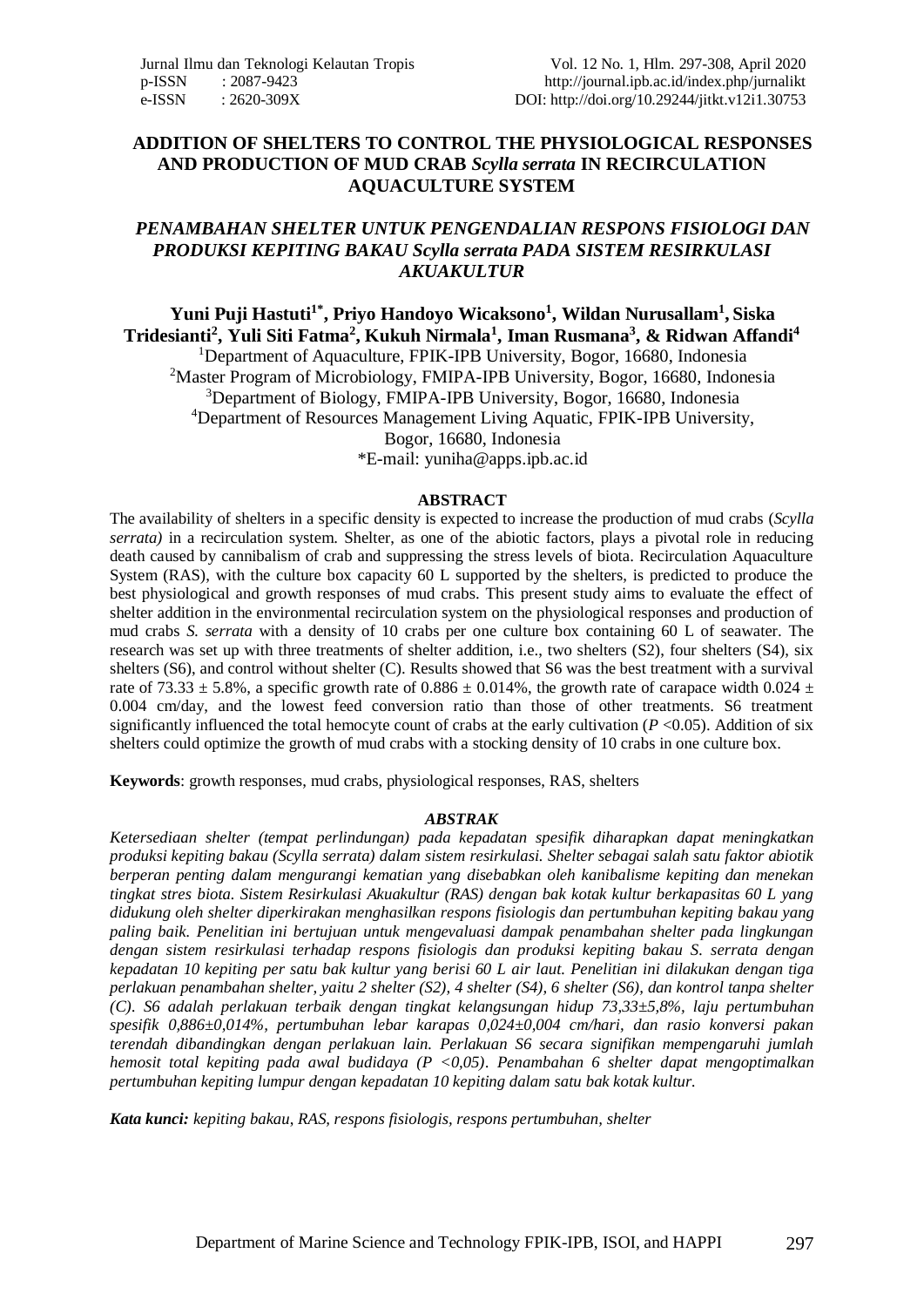# **I. INTRODUCTION**

The export volume of crabs in Indonesia reaches 34,173 tons in 2013 and drops to 28,091 tons in 2014 (KKP, 2016). The development of cultivation technology is a great effort to improve production without disturbing their natural population. Aquaculture system for mud crabs production has not obtained optimum results due to the absence of proper technique to accommodate their life behavior. Mud crab living habits are naturally solitary and cannibals when kept in high density (Cholik, 1999; Herlinah *et al*., 2010). To deal with cannibalism, "one mud crab in one culture box" technique has been still applied. However, the effort should also consider economic feasibility, thus the rearing system with more crabs in one container needs to be develop.

Modified culture box which is different from the natural habitat potentially causes physiological stress. Physiological stress response of crustacean is commonly observed in the haemolymph and other tissues through several physiological parameters, such as glucose level and haemocyte count. The physiological stress may affect growth responses of crab, leading to a reduction in their survival (Stoner, 2012). Therefore, a technology adapting the natural habitat of crab is required. The integrated recirculation system is considered to support the optimal production of crab and control the environmental conditions for crabs' survival.

Implementation of shelter in the recirculation aquaculture system (RAS) may control mud crab's behaviors, which are solitary and cannibals. The presence of the shelters in high-density cultivation containers is essential to improve the productivity of mud crab. In addition, shelters are able to function like muddy soil holes that are naturally used by the crabs for their protection against other crab attacks.

Provision of suitable shelters is recommended to diminish cannibalism of mud crabs (Genodepa, 2017).

The success of cultivation activities is also determined by several other factors, one of which is water quality. Water quality parameters, including dissolved oxygen (DO), the concentration of inorganic nitrogen compounds (nitrate, nitrite, and ammonia), salinity, pH, and temperature, are crucial to mud crabs cultivation in the recirculation aquaculture system. Salinity is a limiting factor for determining the survival and growth of mud crab (Pedapoli & Ramudu, 2014). Temperature is an abiotic factor that affects various crustacean activities, such as appetite, oxygen consumption, and metabolic rate (Nurdiani & Zeng, 2007). The optimum condition for mud crabs cultivation in RAS is a salinity of 25 ppt, pH 7, and temperature 29 <sup>o</sup>C (Hastuti *et al.,* 2015; Hastuti *et al.,* 2016; Hastuti *et al.,* 2019). Different cultivation container design in aquaculture environments might produce different activity and survival of culture biota. Hastuti *et al*. (2017) reported that different shelters number resulted in different water quality and bacterial activities involved in ammonia and nitrite oxidation. The purpose of the present study was to assess the effect of shelter addition in the water environment with recirculation aquaculture system on the physiological responses and production of mud crabs *S. serrata*.

### **II. MATERIALS AND METHODS**

### **2.1. The Experimental Animals**

The experiment was carried out at the Environmental Laboratory, Department of Aquaculture, IPB University, Bogor, for 60 days. Mud crabs *S. serrata* was obtained from natural habitat in Banjarmasin, South Kalimantan, Indonesia. Mud crabs were transported in containers with high air humidity from Banjarmasin to the laboratory.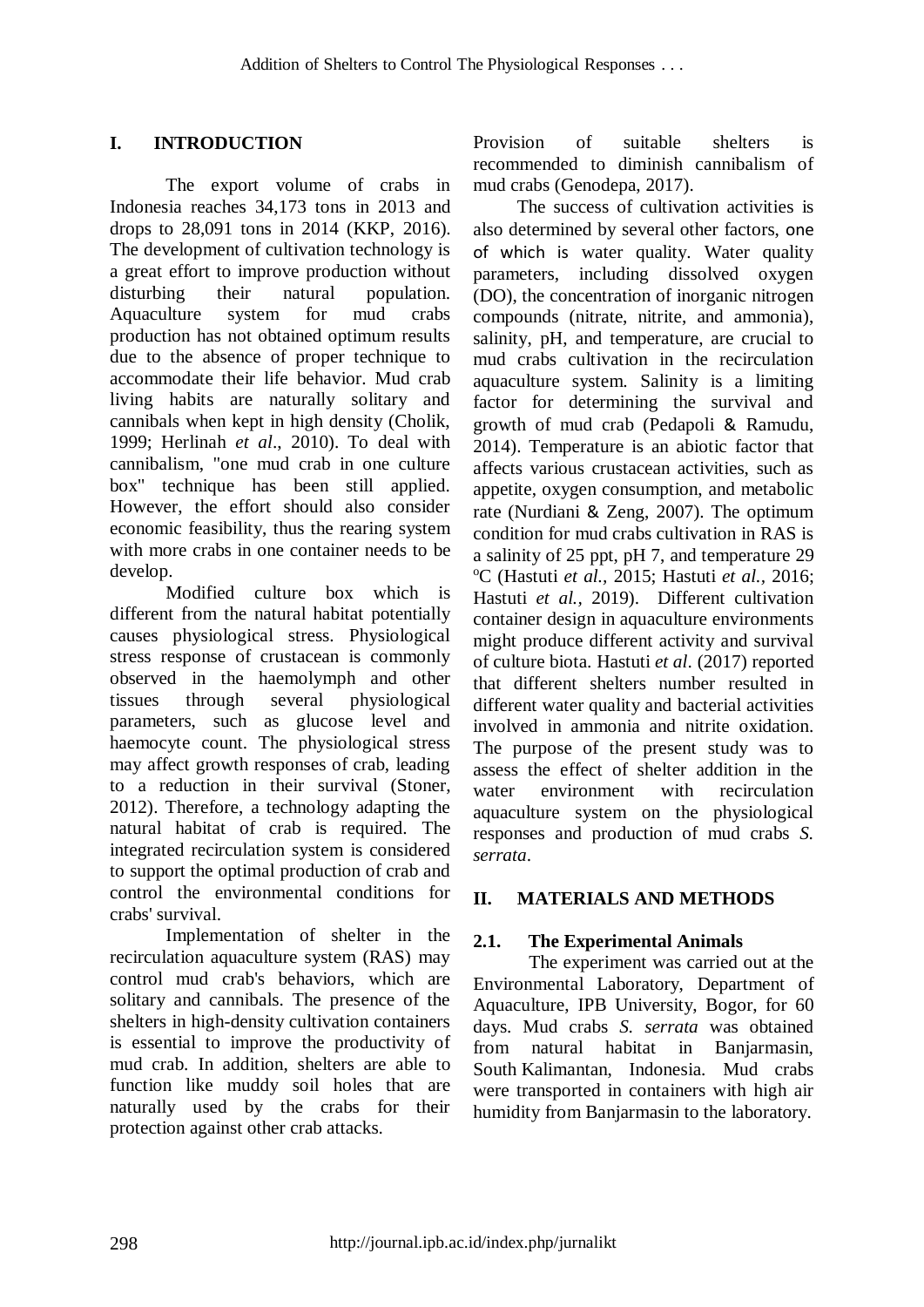### **2.2. The Experimental Protocols**

Mud crabs cultivation was performed in a recirculation aquaculture system (RAS). We used a culture box with a size of 80 cm x 60 cm (L x W) completed with 20 W and 60 W pumps for water recirculation. Mud crabs with a density of 10 crabs  $(71.89 \pm 6.33)$ g/individual) were reared in a culture box containing 60 L of seawater (Hastuti *et al.,* 2017). Culture medium used for crab cultivation was seawater (salinity 25 ppt) acquired from Jakarta Bay, Ancol, North Jakarta. Sterilized freshwater was used to maintain a salinity of 25 ppt (Hastuti *et al*., 2015) and pH 7 (Hastuti *et al*., 2016). The artificial crab shelter used in this study was a box with a size of 10 cm x 10 cm x 10 cm  $(L)$ x W x H) made from polyvinyl chloride **(**PVC), whose number was adjusted to the treatments (Figure 1).

#### **2.3. Experimental Design**

This study was set up using a completely randomized design consisting of three treatments and control, i.e., S2 (completed with two shelters), S4 (completed with four shelters), S6 (completed with six shelters), C (without shelter as control). All treatments were carried out at three replicates of crab culture.

# **2.4. Management of Water Quality and Feeding**

We conducted shiponication before and after feeding to obtain the optimum water quality. Shiponication was carried out to discard any unwanted elements in the bottom of the culture box. Water quality parameters, including temperature, pH, and dissolved oxygen (DO), were controlled every day. While other parameters, consisting of alkalinity and turbidity, were weekly measured (APHA, 2005). The filter was used as a place and substrate for microbes in the RAS environment. Mud crabs were fed with fresh fish using the restricted method. Feeding was performed twice a day at 9 am and 5 pm at a feeding rate of 5% in the week 1–5 and 4.5% in the week 6-9 (Hastuti *et al*., 2015).

#### **2.5. Physiological Responses**

Physiological responses of mud crabs measured in this study were blood glucose level, blood cholesterol level, and total hemocyte count (THC). The measurements of physiological responses were performed at the beginning and the end of the mud crabs' cultivation period. We measured three mud crabs for each treatment (n=3).



Figure 1. Design shelter of mud crab reared in a recirculation aquaculture system.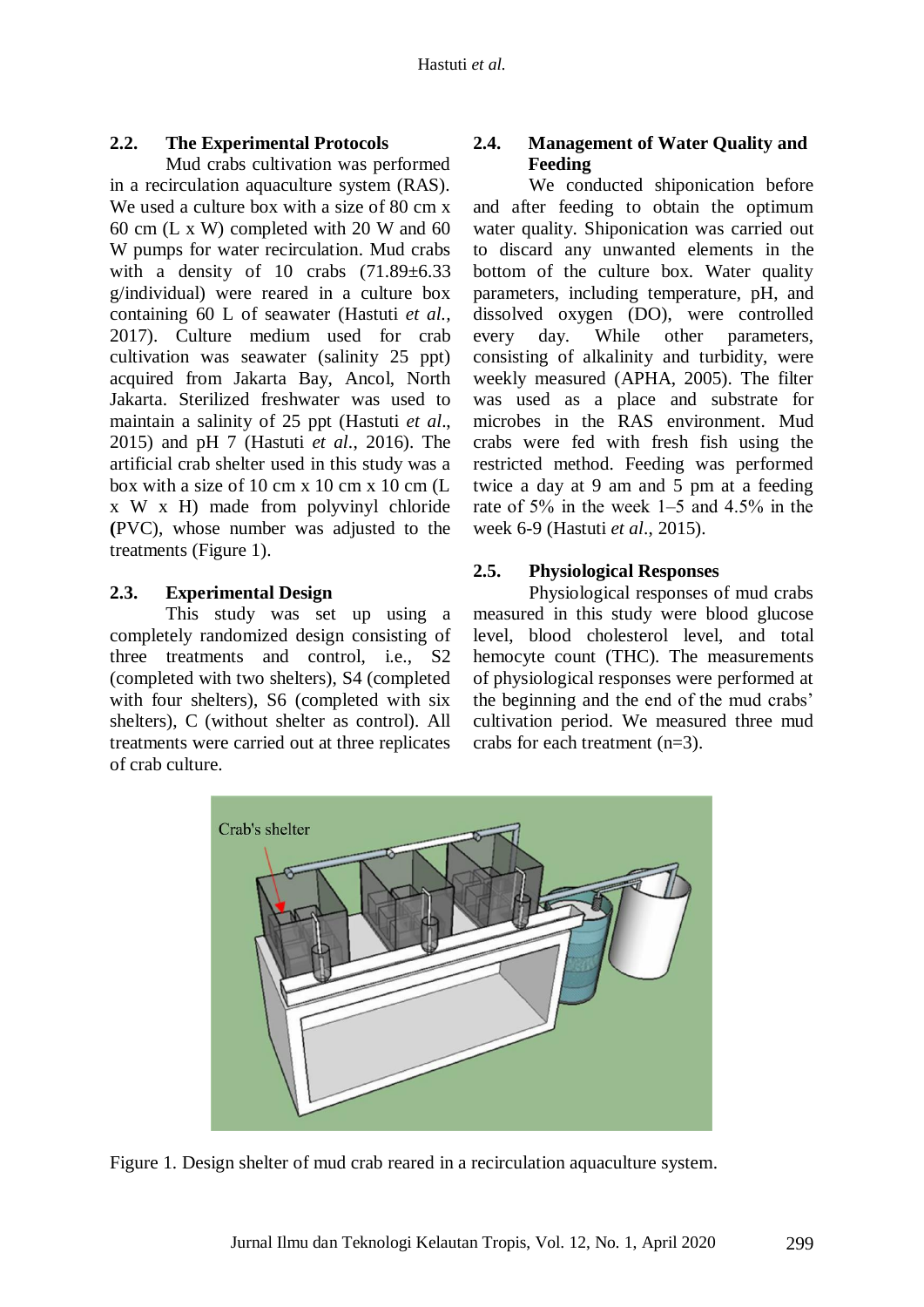## **2.5.1. Glucose Levels**

The analysis of blood glucose level was done using CHOD-PAP (enzymaticcolorimetric test for glucose with deproteinization) with glucose liquid color kit (HUMAN Diagnostics, Wiesbaden, DE**)**. The blood glucose level is calculated based on sample and blank absorbent.

# **2.5.2. Cholesterol Levels**

Measurement of total plasma cholesterol, consisting of triglycerides, HDL cholesterol (High-Density Lipoprotein), and LDL cholesterol (Low-Density Lipoprotein), was conducted using the colorimetric enzymatic principles. The fat level was analyzed using the Soxhlet Weibull method (Indonesian National Standard [SNI] 01- 2891-1992). Fat digestibility was calculated from the consumption of reduced fecal fat (%) divided by the concentration of fat produced.

## **2.5.3. Total Hemocyte Count (THC)**

THC was enumerated according to Blaxhall & Daishley's (1973) method. A 0.1 mL of crab blood (hemolymph) was taken from the arthrodial portion of the crab legs using a 1 mL syringe containing 0.1 mL of 3.8% Na anticoagulant. The mixture was homogenized. Then the first drop was removed, while the subsequent drop was placed on the hemocytometer and observed under a light microscope at  $400\times$ magnification.

# **2.6. The Change of Growth**

Growth responses were observed at once a week by weighing the crab and measuring the crab carapace width for 60 days rearing period. The growth responses, including survival rate (SR), specific growth rate (SGR), and feed conversion ratio (FCR), were also determined.

### **2.6.1. The Survival Rate (SR)**

The survival rate of the mud crabs was determined by comparing the number of mud crabs that survived at the beginning and the end of the experiment (Goddard, 1996) as follows:

$$
SR = \frac{Nt}{N_o} \times 100 \dots (1)
$$

where, *SR* was the survival rate (%), *Nt* was the total number of surviving crabs in the end of experiment, and *No* was the total number of crabs in the beginning of the experiment.

## **2.6.2. The Specific Growth Rate (SGR)**

Specific growth rate of the mud crabs was calculated using this following equation (Schulz *et al.,* 2005):

…………….…(2)

where, *SGR* was specific growth rate (%), *Wt*  was average bodyweight in certain time (g), *Wo* was initial average bodyweight (g), *t* was rearing period (days).

### **2.6.3. The Growth Rate of Carapace Width**

The growth rate of carapace width was measured according to (Putro *et al.,* 2015). The growth of mud crab was calculated based on the ratio of the average carapace width at the final to the initial observation, as follows:

…………………………….(3)

where, *CW* was the growth rate of carapace width (cm/day), *Wt* was average carapace width in certain time (cm), *Wo* was initial average carapace width (cm), *t* was rearing period (days).

### **2.6.4. The Molting Percentage**

Molting is one of the natural activities of animals related to skin replacement as a growth indicator. Molting percentage was calculated by comparing the number of molting crabs to the initial number of crabs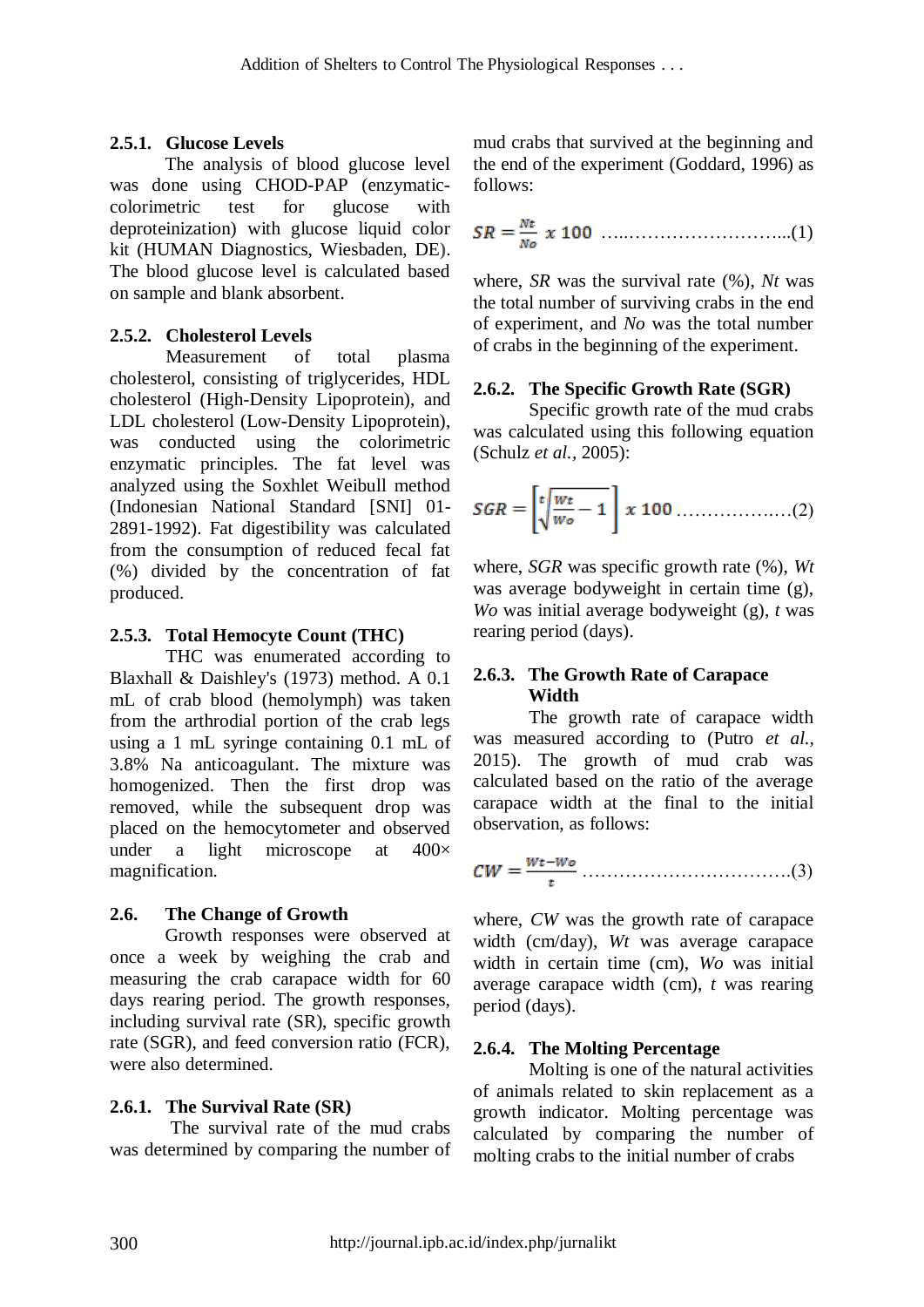(Aslamsyah & Fujaya, 2010).

#### **2.6.5. Feed Conversion Ratio (FCR)**

The feed conversion ratio was only evaluated on the last day of the experimental period based on Goddard (1996). FCR was calculated by comparing the amount of feed given to the crab from the start until the final day to the increase in crab biomass.

……………..……….(4)

where, *FCR* was feed conversion ratio, F was the amount of feed (g), *Wt* was final mud crabs biomass (g), *Wd* was biomass of dead mud crabs during the experimental period (g), *Wo* was initial mud crabs biomass (g).

#### **2.7. Statistical Analysis**

All data of physiological and growth responses were analyzed using analysis of variance (ANOVA) methods at a significance level of 0.05 by SPSS 16.0. The variance of their significance was verified using the Duncan test. Descriptive analysis was used to analyze the water quality parameters. Then, data were presented using Ms. Excel.

#### **III. RESULTS AND DISCUSSION**

# **3.1. Water Quality During the Cultivation Period**

During the 60 days rearing period, water temperature ranged from 26.5 to 27.9°C (Table 1), while pH ranged from 4.41 to 8.25 (Table 1). Alkalinity reflects the effectiveness of  $CO<sub>3</sub>$  content in the cultivation system against pH.  $HCO<sub>3</sub>$  and  $CaCO<sub>3</sub>$  are closely related to the acidity in the system. The finding was supported by the fact that alkalinity  $(CaCO<sub>3</sub>)$  decrease in week 5 corresponded to pH decline (pH 5). Temperature plays an important role in the vital optic component activity, appetite, oxygen consumption, and metabolic rate of crustacean (Nurdiani & Zeng, 2007). An increase in temperature leads to higher oxygen consumption of an aquatic organism (Boyd, 2012). Dissolved oxygen (DO) ranged between 3.7 and 6.9 mg/L (Table 1), following the standard for mud crabs culture set by FAO (2011) and FAO (2014). The salinity was maintained at 25 ppt as the optimal salinity for growth and survival of mud crab, contributing to a high growth rate and survival rate (Hastuti *et al.,* 2015). Meanwhile, turbidity showed the lowest range in S6 treatment achieved 4.60-11.70 NTU. Presumably, the number of shelters directly affects the crab's metabolic process, influencing residual products and turbidity value. This result was supported by the growth rate and FCR value of mud crabs (Figure 3; 5). Optimal environmental conditions can provide suitable condition for the growth and activity of macro and microorganisms in aquaculture containers. The optimal microbial activity in the culture environment is able to generate inorganic compounds that are safe for mud crab survival.

Table 1. The value range of physical and chemical parameters of water quality during the cultivation period.

| Parameters                 | C             | S <sub>2</sub> | S4          | S6          |
|----------------------------|---------------|----------------|-------------|-------------|
| Temperature $(^{\circ}C)$  | $26.5 - 27.7$ | 26.6-27.7      | 26.5-27.7   | 26.5-27.9   |
| pH                         | $5.52 - 8.25$ | 4.41-7.09      | 4.29-7.89   | 4.70-7.53   |
| DO(mg/L)                   | $3.7 - 6.6$   | $4.1 - 6.9$    | $3.9 - 6.7$ | $4.3 - 6.8$ |
| Turbidity (NTU)            | 3.80-19.80    | $4.10 - 14.50$ | 5.50-15.10  | 4.60-11.70  |
| Alkalinity (mg $CaCO3/L$ ) | 10.70-53.50   | 5.35-42.80     | 10.70-53.50 | 5.35-42.80  |

C: control (without shelter), S2: 2 shelters, S4: 4 shelters, S6: 6 shelters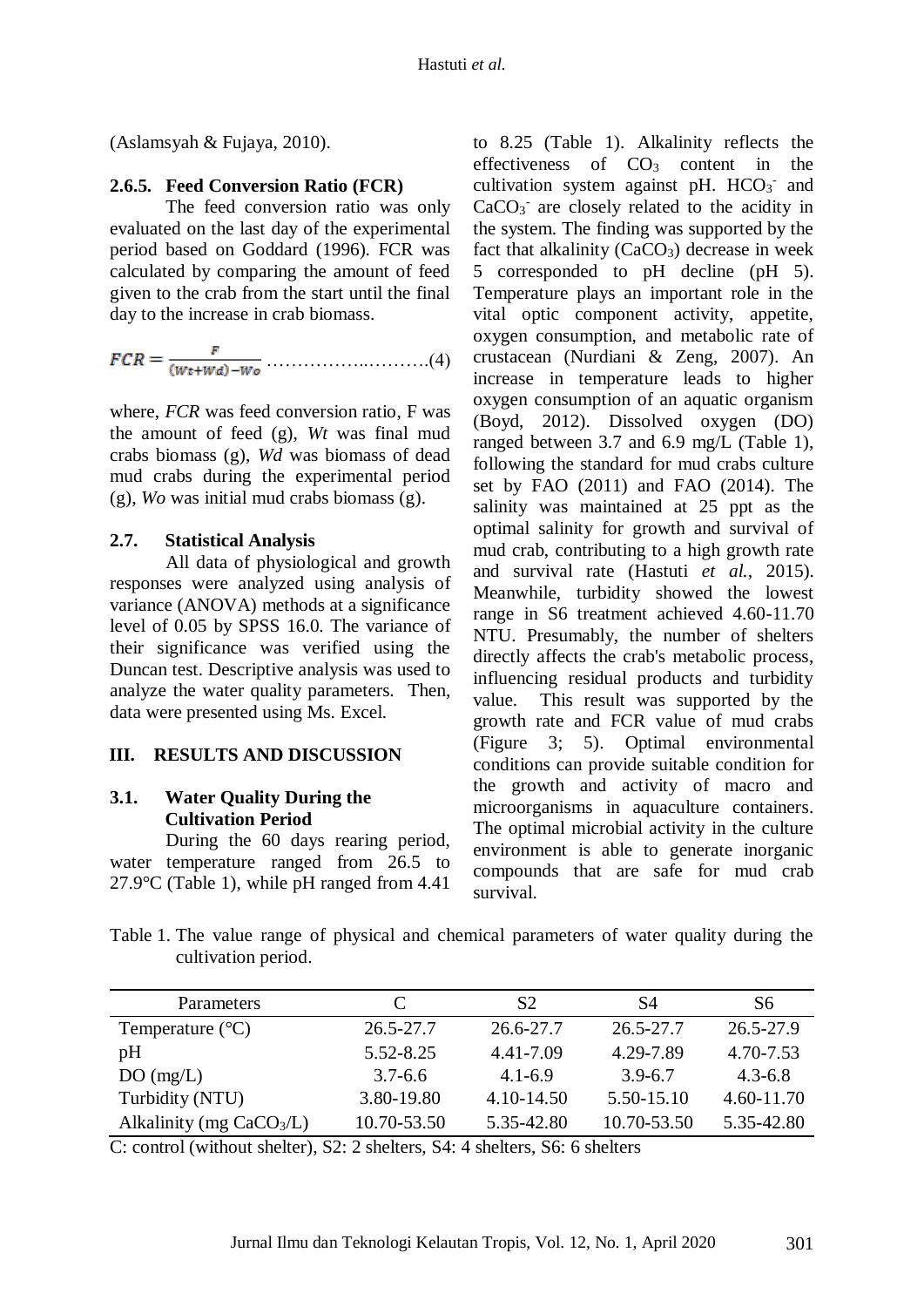| <b>Treatments</b> | Glucose $(mg/dL)$      |                            | Cholesterol $(mg/dL)$          |                              | THC (cell/mm)         |                            |
|-------------------|------------------------|----------------------------|--------------------------------|------------------------------|-----------------------|----------------------------|
|                   | Initial                | Final                      | Initial                        | Final                        | <b>Initial</b>        | Final                      |
| $\epsilon$        | $8.71 \pm 2.19^a$      | $3.90 + 0.54$ <sup>a</sup> | $13.85 + 4.19^a$               | $3.96 + 1.17$ <sup>a</sup>   | $1.85 + 0.03a$        | $1.17+1.01^a$              |
| S <sub>2</sub>    | $5.99 + 3.19^a$        | $1.27 + 0.86^a$            | $9.82 + 2.88$ <sup>a</sup>     | $4.07 \pm 1.00^{\text{a}}$   | $1.91 \pm 0.04^{ab}$  | $1.76 \pm 0.06^{\text{a}}$ |
| S4                | $12.47 + 8.73^{\circ}$ | $3.58 + 3.31^a$            | $13.65 \pm 10.89^{\mathrm{a}}$ | $8.38 + 7.68$ <sup>a</sup>   | $1.97 \pm 0.04^b$     | $1.96 + 0.06^a$            |
| S6                | $6.20 + 2.26^a$        | $0.86 + 0.62^a$            | $11.13 + 6.71^a$               | $3.15 \pm 2.39^{\mathrm{a}}$ | $2.13 + 0.06^{\circ}$ | $2.07+0.09^a$              |

Table 2. Physiological conditions of mud crab in RAS at each treatment of shelter.

Different superscripts following the values in the same treatment indicate significant differences at a significance level of 5% (DMRT) (*P* <0.05). C: control (without shelter), S2: 2 shelters, S4: 4 shelters, S6: 6 shelters. The values are presented as mean ± standard deviation.

Ammonia produced by the activity of ammonia-oxidizing bacteria affects the growth of *S. serrata* larvae, even though in small amounts around 0–0.5 mg/L (Neil *et al.*, 2005). It has been previously reported that S6 produce a relatively higher percentage of ammonium-oxidizing bacterial activity reached 74.01% compared to S4 which only around 33.59% (Hastuti *et al.,* 2017).

# **3.2. Physiological Responses**

Physiological responses of culture biota can be described through varying levels of stress, i.e., primary, secondary, and tertiary levels (Iwama *et al.,* 1999). Primary responses is the initial neuroendocrine/ endocrine response to the body's, such as crustacean hyperglycemic hormone (CHH). Then, this leads to secondary responses which is the changes in the body caused by metabolic changes, including increased haemolymph glucose, lactate and pH, decreased glycogen, impaired immune function changes, and osmoregulation. Tertiary responses represent whole-animal changes, such as declined growth, immune response, disease resistance and behavioral alterations (Stoner *et al.,* 2012).

Glucose is one of the metabolic energy sources for osmoregulatory purposes. However, excess blood glucose leads to inappropriate osmoregulation and metabolic performance. Our data showed that shelter

addition had no significant effects on glucose levels in both the early and end of experimental periods  $(P > 0.05)$  (Table 2). The initial measurement showed higher glucose levels, and tend to decline in the subsequent measurements. The metabolic activities might cause it after an adaptation period to environmental changes. Indirectly, this condition triggers more energy use for adaptation, contributing to metabolic activity increment and blood glucose utilization. Decrease in blood glucose levels can also enhance their ability to consume oxygen from the cultivation media, which is in line with the stocking density of mud crab in the culture medium. The density of the biota may affect environmental conditions (Hastuti *et al*., 2016). Quantitatively, we found that S6 treatment resulted in the attenuation of blood glucose levels from 6.20 mg/dL to 0.86 mg/dL (Table 2). Loss of glucose was probably used for the growth of culture mud crab. The results show that S6 is the most desirable treatment for mud crab cultivation. Also, S6 treatment is associated with lowstress levels in comparison with other treatments, which is indicated from low glucose and cholesterol levels, and high total hemocyte (Cann & Shelley, 1999). Not only for crabs, but environmental conditions also affect microbial communities in the aquaculture environment. Based on the kinetic analysis of the Michael-Menten mechanism, a higher number of shelters (in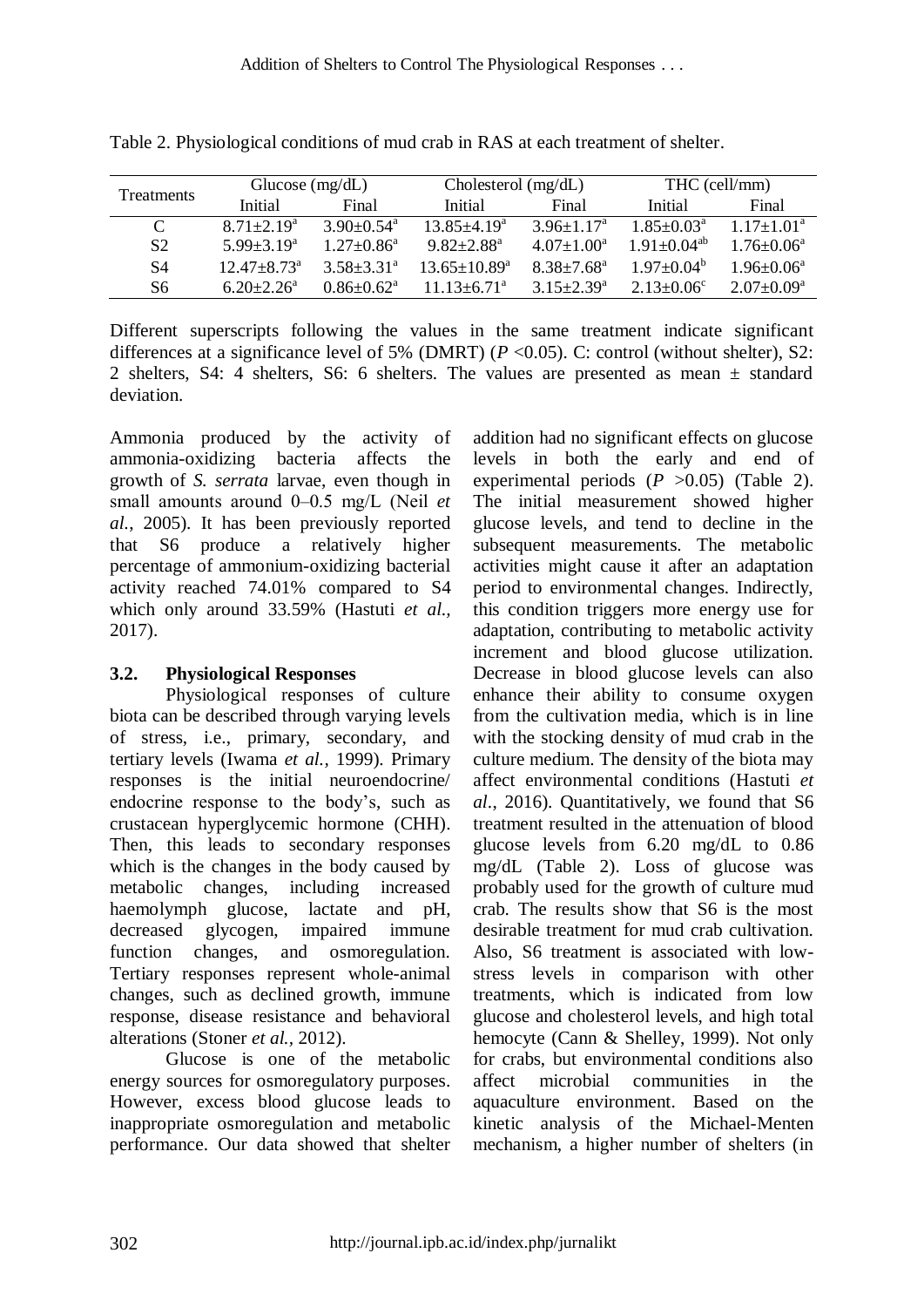S6 treatment) can also support higher activity and abundance of beneficial bacteria (e.g., nitrifying and denitrifying bacteria) in the cultivation environment compared to the control (Hastuti *et al*., 2017).

Cholesterol is an essential sterol for animals, appearing freely or binding to fatty acids in all cells. The observations indicated that the treatments had no significant effects on cholesterol levels  $(P > 0.05)$  (Table 2). The first measurement showed higher cholesterol levels compared to the second measurement. The crabs were presumably stress in the early period of cultivation, and then they enable to adapt to new environmental conditions over the cultivation period. Cholesterol participates as a precursor for various physiological compounds, such as molting hormones, sex hormones, corticoid, bile acids, and vitamin D (Sheen, 2000).

Crustacean haemocytes play essential roles in the host immune response, performing functions such as recognition, phagocytosis, melanization, cytotoxicity and cell–cell communication (Johansson *et al.,* 2000). The total haemocytes counts drops in pathogen-infected crab (Cain & Morado, 2001). We found that the presence of shelters indicated significant influences on the total hemocyte counts of crabs at the initial rearing period  $(P \le 0.05)$  (Table 2). In this study, mud crab seeds were obtained from their natural habitat. Initial rearing period did not result in similar haemocytes counts because of different adaptability of each mud crab natural habitat and container environment at each treatment. On the other hand, a contrary effect observed at the end of the rearing period, in which the total hemocytes counts declined in all treatments and showed no significant difference among treatments (Table 2). However, we observed that the total haemocytes counts in the control sharply decreased in comparison with other treatments (Table 2). This decrease indicated that the control tended to trigger physiological stress. According to Moullac & Haffiner (2000), the total hemocyte counts is an environmental stress indicator. Commonly, this result showed the effect of the shelter number on total haemocytes counts of cultured mud crab. As shown in Table 2, it can be observed that shelter utilization in RAS does not significantly affect the physiological condition of mud crab.

## **3.3. Production Responses of Mud Crabs**

# **3.3.1. The Survival Rate**

The analysis of survival rate showed that S2 and S4 treatment were significantly different from those of the control, reached  $30.00 + 10.0\%$  and  $43.33 + 5.8\%$ . respectively  $(P \le 0.05)$  (Figure 2). The results revealed that S6 treatment had the highest survival rate  $(73.33 \pm 5.8\%)$ , which was significantly higher than the control (6.67  $\pm$ 5.8%) ( $P < 0.05$ ).



Figure 2. Survival rate (SR) of mud crab *S. serrata* during cultivation period with shelter addition. C: control (without shelter), S2: 2 shelters, S4: 4 shelters, S6: 6 shelters. The values are presented as mean ± standard deviation. Different letters above the bars denote significant differences between treatments at a significance level of 5% (*P <*0.05).

It suggests that proper artificial shelters can reduce cannibalism and improve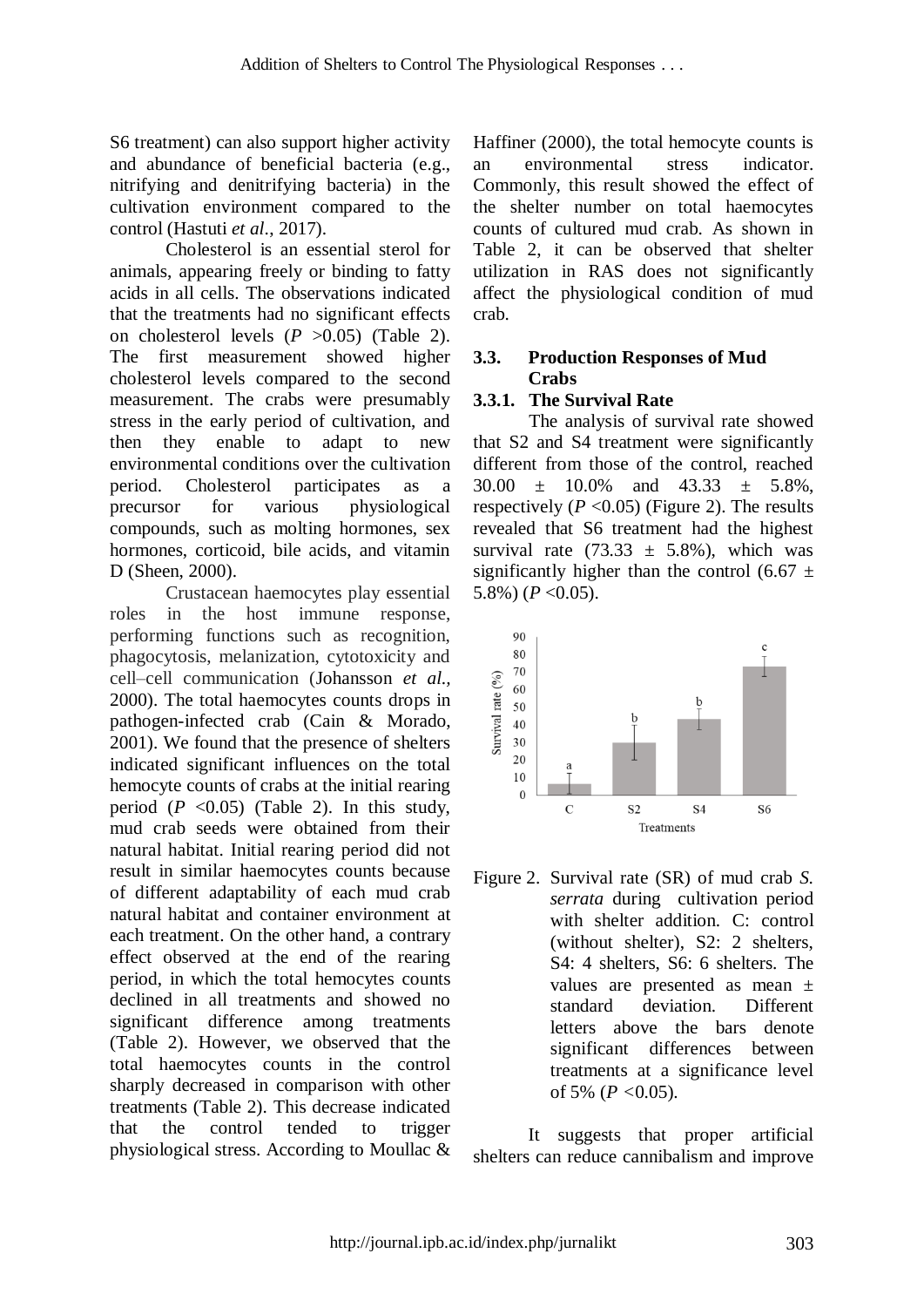survival rates of mud crabs. Mud crabs live in mangrove forests environment with sandy and muddy soil texture. Under that condition, mud crabs will immerse themselves in mud substrates or into a hole when molting process and the presence of an attack, such as cannibalism (FAO, 2011). In this study, the protector hole, as well as a nest for mud crabs, was replaced by shelters. Six shelters in S6 treatment could contribute as hiding places for mud crabs resulting in death declined. Sunaryo *et al*. (2007) reported that shelters play an important role in reducing the mortality rates of crustacean from cannibalism.

## **3.3.2. The Specific Growth Rate (SGR) and The Growth Rate of Carapace Width**

The specific growth rate is the percentage of crab weight gain per day during the rearing period. We found that S6 treatment exhibited the highest SGR of carb  $(0.886\pm0.014\%)$ , which was significantly different compared to the control (0.549±0.139%) (Figure 3a). The high SGR in S6 treatment suggests that shelters can provide similar conditions to the natural habitat and territorial limits of each crab. Also, the territorial boundaries formed by the shelters can make the crab consume feed optimally without any competition at the feed. According to Hastuti *et al.* (2015), the optimum physiological growth can be achieved when the energy from the feed is maximally utilized after its reduction by energy needs for other activities, such as stress responses and metabolism. The result of the specific growth rate was in accordance with the growth rate of carapace width (Figure 3b).

The growth rate of carapace width demonstrates an increase in carapace width throughout the mud crab-rearing period. The data revealed that the growth rate of carapace width was not significantly different between treatments  $(P > 0.05)$  (Figure 3b). Although the statistical analysis did not show any

significant differences, however, the S6 treatment yielded the highest growth rate of carapace width in comparison with other treatments. The growth rate of carapace width of S6, S4, S2, and control achieved 0.024±0.004 cm/day, 0.022±0.003 cm/day, 0.023±0.003 cm/day, and 0.016±0.006 cm/day, respectively, as presented in Figure 3b.



Figure 3. The specific growth rate (a) and the growth rate of carapace width (b) of mud crab *S. serrata* during cultivation period with shelter addition. C: control (without shelter), S2: 2 shelters, S4: 4 shelters, S6: 6 shelters. The values are presented as mean ± standard deviation. Different letters above the bars denote significant differences between treatments at a significance level of 5% (*P <*0.05).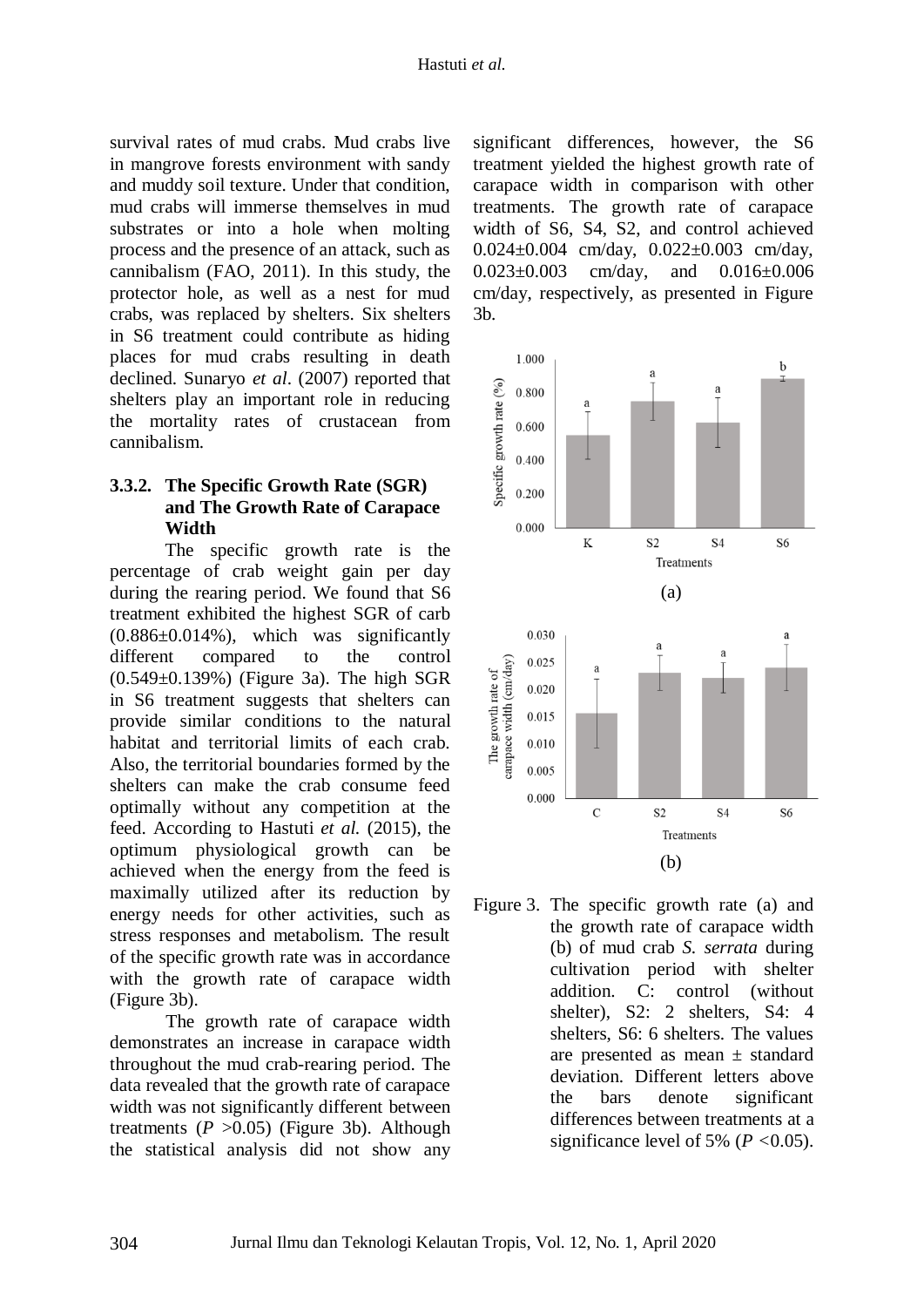#### **3.3.3. The Molting Percentage**

Crustacean growth occurs due to weight gain, which can be observed from the molting percentage. Our results showed that shelter treatments generated different effects on the molting percentage of crabs  $(P > 0.05)$ (Figure 4). Figure 4 exhibits that the control had the highest molting percentage  $(96.67 \pm 5.773\%)$ , which was supported by higher cholesterol levels in this treatment compared to other treatments (Table 2). Besides, high molting percentage in the control was probably caused by high-stress levels. Low molting percentage is correlated with low biosynthesis of ecdysone (Sheen, 2000). Meanwhile, cholesterol is a vital metabolic precursor for ecdysone biosynthesis on crustaceans, especially during the molting process. Molting process in mud crabs usually because of two factors, i.e., growth and stress.



- Figure 4. The molting percentage of mud crab *S. serrata* cultivation period with shelter addition. C: control (without shelter), S2: 2 shelters, S4: 4 shelters, S6: 6 shelters. The values are presented as mean ± standard deviation. Different letters above the bars denote significant differences between treatments a significance level of 5% (*P <*0.05).
- **3.3.4 Feed Conversion Ratio (FCR)** FCR of all treatments (ranging

.

from 6.5 to 14) was significantly different from the control  $(P \le 0.05)$  (Figure 5). The amount of feed given based on mud crab biomass can result in varying average FCR. Lower FCR means more efficient feed consumption by mud crabs. FCR at the control had a better value compared to the treatment with two shelters (S2) and four shelters (S4). It was probably due to the low survival rate of mud crabs in the control that affects the comfort level and stress responses of the biota. S6 treatment had the lowest FCR value with the highest survival rate in comparison with other treatments, suggesting that shelters addition has a good effect on FCR value which is proportional to their survival rate.



Figure 5. The feed conversion ratio of mud crab *S. serrata* during cultivation period with shelter addition. C: control (without shelter), S2: 2 shelters, S4: 4 shelters, S6: 6 shelters. The values are presented as mean  $\pm$  standard deviation. Different letters above the bars denote significant differences between treatments a significance level of 5% (*P <*0.05).

The exploitation of mud crabs *S. serrata* in natural ecosystems intimidates their population. Sustainable management of the mud crabs is highly recommended (Alberts-Hubatsch *et al.,* 2015). Cultivation techniques of this species are still being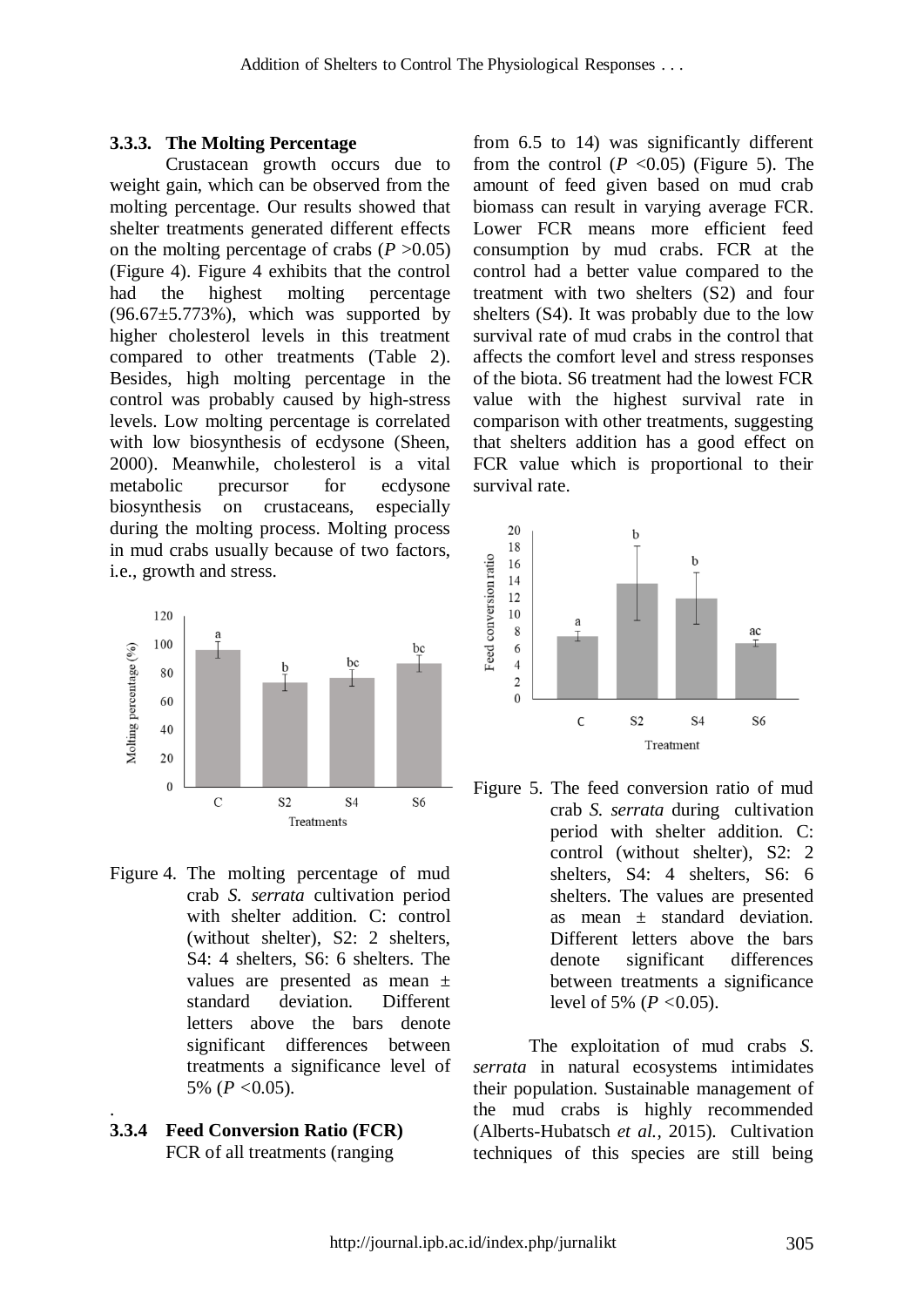developed to maintain their populations. Based on the results of this study, mud crabs are greatly possible to be cultivated in one culture box with shelter addition. Subsequently, proper shelter design is needed for the mud crabs cultivation, so they can control their physiological responses, increase the production responses, and control the cost requirement.

## **IV. CONCLUSION**

A recirculation aquaculture system (RAS) of the mud crab *S. serrata* with the addition of six shelters on the cultivation of 10 crabs in one culture box (S6 treatment) was able to produce the most desirable result according to physiological response and the best production compared to other treatments. S6 treatment resulted in the expected growth responses, such as an increase in survival rate, specific growth rate, the growth rate of carapace width, and the lowest feed conversion ratio. Physiological responses, including glucose level, cholesterol level, and total hemocyte count, did not present any significant difference between treatments and the control. Also, water quality remained at the tolerable levels for the growth of mud crabs. The addition of six shelters could optimize the mud crab cultivation under a recirculation aquaculture system.

### **ACKNOWLEDGMENT**

Authors thank the Ministry of Research, Technology and Higher Education, the Center for Fish Quarantine, Ministry of Maritime Affairs and Fisheries of the Republic of Indonesia for funding and supporting this study.

# **REFERENCES**

Alberts-Hubatsch, H., S.Y. Lee, J.-O. Meynecke, K. Diele, I. Nordhaus, & M. Wolff. 2016. Life-history,

movement, and habitat use of *Scylla serrata* (Decapoda, Portunidae): current knowledge and future challenges. *Hydrobiologia*, 763: 5– 21. [https://doi.org/10.1007/s10750-](https://doi.org/10.1007/s10750-015-2393-z) [015-2393-z](https://doi.org/10.1007/s10750-015-2393-z)

- American Public Health Association (APHA). 2005. Standard methods for the examination of water and wastewater. 21<sup>th</sup> ed. APHA-AWWA-WEF. Washington DC. 1220 p.
- Aslamsyah, S. & Y. Fujaya. 2010. Molting stimulation and growth of mud crabs (*Scylla* sp.) through the application of artificial feed made from food waste enriched with spinach extract. *Ilmu Kelautan: Indonesian J. of Marine Sciences*, 15(3): 170-178. https://doi.org/10.14710/ik.ijms.15.3. 170-178
- Blaxhall, P.C. & K.W. Daisley. 1973. Routine hematological methods for use with fish blood. *J. of Fish Biology,* 5(6): 577-581. https://doi.org/10.1111/j.1095- 8649.1973.tb04510.x
- Boyd, C. 2012. Water quality. *In:* Lucas J.S. and P.C. Southgate *(ed.).* Aquaculture - farming aquatic animals and plants. John Wiley & Sons, Ltd. Oxford. 52- 82 pp.
- Cain, T.A. & Morado, J.F. 2001. Changes in total hemocyte and differential counts in Dungeness crabs infected with *Mesanophrys pugettensis*, a marine facultative parasitic ciliate. *J. of Aquatic Animal Health,* 13(4): 310- 319. [https://doi.org/10.1577/1548-](https://doi.org/10.1577/1548-8667(2001)013%3C0310:CITHAD%3E2.0.CO;2) [8667\(2001\)013<0310:CITHAD>2.0.](https://doi.org/10.1577/1548-8667(2001)013%3C0310:CITHAD%3E2.0.CO;2)  $CO:2$
- Cann, B. & C. Shelley. 1999. Preliminary economic analysis of mud crab *S. serrata* aquaculture in the Northern Territory of Australia. *In:* Keenan, C.P. *et al.* (*eds*.). Mud crab aquaculture and biology: Proceedings of an international scientific forum*,*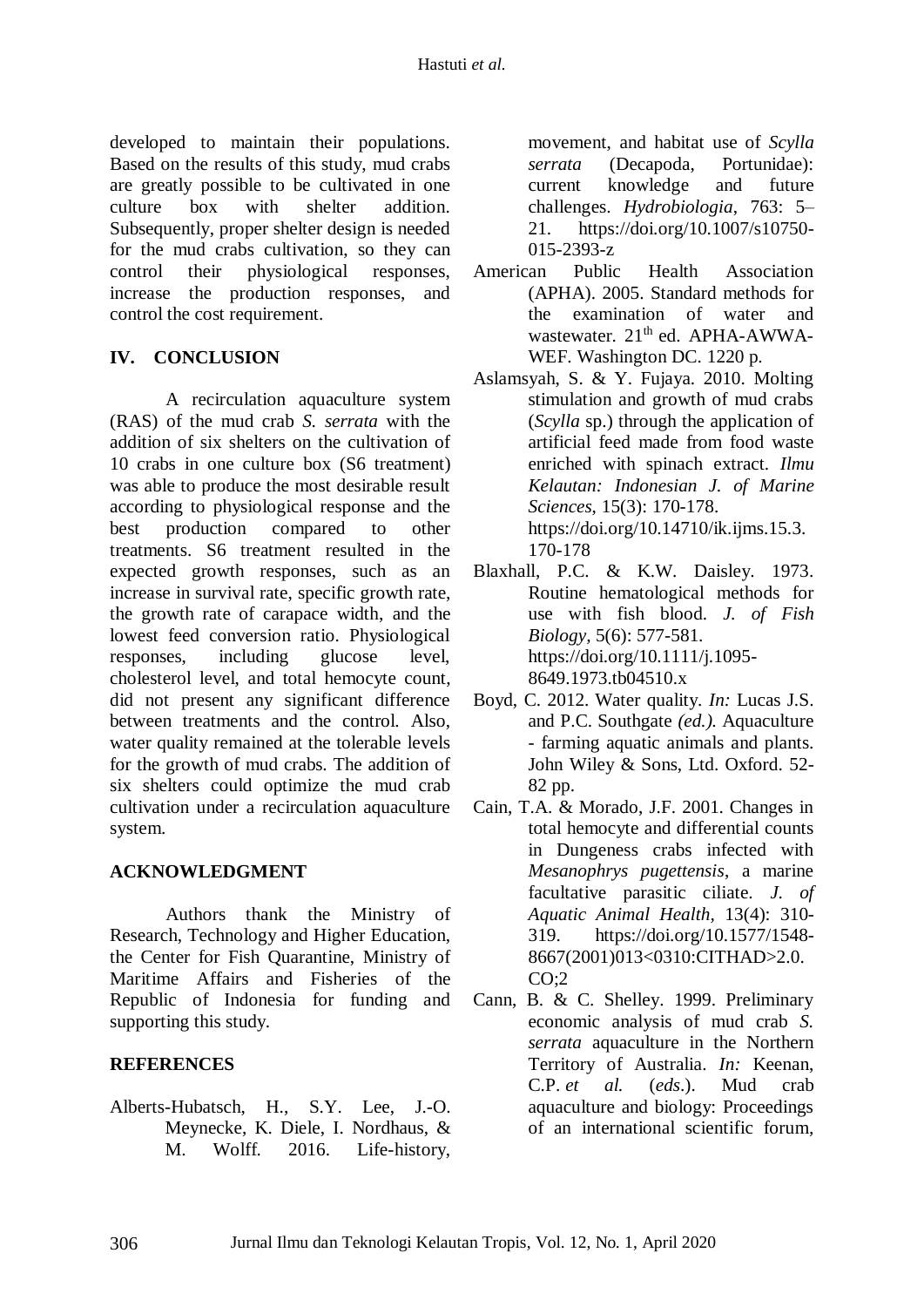Darwin, Australia, 21-24 April 1997*.* 76-79 pp.

- Cholik, F. 1999. Review of mud crab culture research in Indonesia. *In:* Keenan, C.P. *et al.* (*eds.*). Mud crab aquaculture and biology: Proceedings of an international scientific forum*,*  Darwin, Australia, 21-24 April 1997*.* 14-20 pp.
- Food and Agriculture Organization (FAO). 2011. Mud crab aquaculture. FAO. Rome. 78 p.
- Food and Agriculture Organization (FAO). 2014. The state of food and agriculture: Innovation in family farming. FAO. Rome. 140 p.
- Genodepa, J. G. 2017. Management strategies for grow-out culture of mud crab. *In*: Quinitio, E. T. *et al.* (*eds*.). Philippines: In the forefront of the mud crab industry development: Proceedings of the  $1<sup>st</sup>$  national mud crab congress, Iloilo City, Philippines,16-18 November 2015. 22-27 pp.
- Goddard, S. 1996. Feed management in intensive aquaculture. Chapman & Hall. New York. 194 p.
- Hastuti, Y.P., R. Affandi, M.D. Safrina, K. Faturrohman, & W. Nurussalam. 2015. Optimum salinity for growth mud crab *Scylla serrata* seeds in recirculation system. *J. Akuakultur Indonesia,* 14(1): 50‒57.

https://doi.org/10.19027/jai.14.50-57

- Hastuti, Y.P., H. Nadeak, R. Affandi, & K. Faturrohman. 2016. Optimum pH determination for mangrove crab Scylla serrata growth in controlled containers. *J. Akuakultur Indonesia*,  $15(2): 171-179.$ https://doi.org/10.19027/jai.15.2.171- 179
- Hastuti, Y.P., K. Nirmala, I. Rusmana, & R. Affandi. 2017. Activities of  $NH_4^+$  and  $NO<sub>2</sub>$ oxidizing bacteria in a recirculating system of mud crab *Scylla serrata* culture with different

number of shelter. *Research J. of Microbiology*, 12(2): 137-145. [https://doi.org/10.3923/jm.2017.137.1](https://doi.org/10.3923/jm.2017.137.145) [45](https://doi.org/10.3923/jm.2017.137.145)

- Hastuti, Y.P., R. Affandi, R. Millaty, W. Nurussalam, & S. Tridesianti. 2019. The best temperature assessment to enhance growth and survival of mud crab *Scylla serrata* in recirculating system. *J. Ilmu dan Teknologi Kelautan Tropis,* 11(2): 311-322. [https://doi.org/10.29244/jitkt.v11i2.22](https://doi.org/10.29244/jitkt.v11i2.22727) [727](https://doi.org/10.29244/jitkt.v11i2.22727)
- Herlinah, Sulaeman, & A. Tenriulo. 2010. Enlargement mud crab *Scylla serrata* in pond with different feeding. Proceedings of the technology innovation forum, Maros, Indonesia, 21-24 April 1997. 169‒174 pp.
- Iwama, G.K., M.M. Vijayan, & J.D. Morgan. 1999. The stress response in fish. *In*: Sakksena, D.N. (*eds*). Ichthyology: recent research advances. Science Publishers. Enfield. 47–57 pp.
- Johansson, M.W., P. Keyser, K. Sritunyalucksana, & K. Söderhäll. 2000. Crustacean haemocytes and haematopoiesis. *Aquaculture*, 191: 45‒52. [https://doi.org/10.1016/S0044-](https://doi.org/10.1016/S0044-8486(00)00418-X) [8486\(00\)00418-X](https://doi.org/10.1016/S0044-8486(00)00418-X)
- Ministry of Marine Affairs and Fisheries (KKP). 2016. Kelautan dan perikanan dalam angka tahun 2015. KKP. Jakarta. 340 p.
- Moullac, G.L. & P. Haffner. 2000. Environmental factors affecting immune responses in Crustacea. *Aquaculture*, 191(1-3): 121–131. [https://doi.org/10.1016/S0044-](https://doi.org/10.1016/S0044-8486(00)00422-1) [8486\(00\)00422-1](https://doi.org/10.1016/S0044-8486(00)00422-1)
- Pedapoli, S. & K.R. Ramudu. 2014. Effect of water quality parameters on growth and survivability of mud crab (*Scylla tranquebarica*) in grow out culture at Kakinada coast, Andhra Pradesh. *International J. of Fisheries and Aquatic Studies*, 2(2): 163-166.